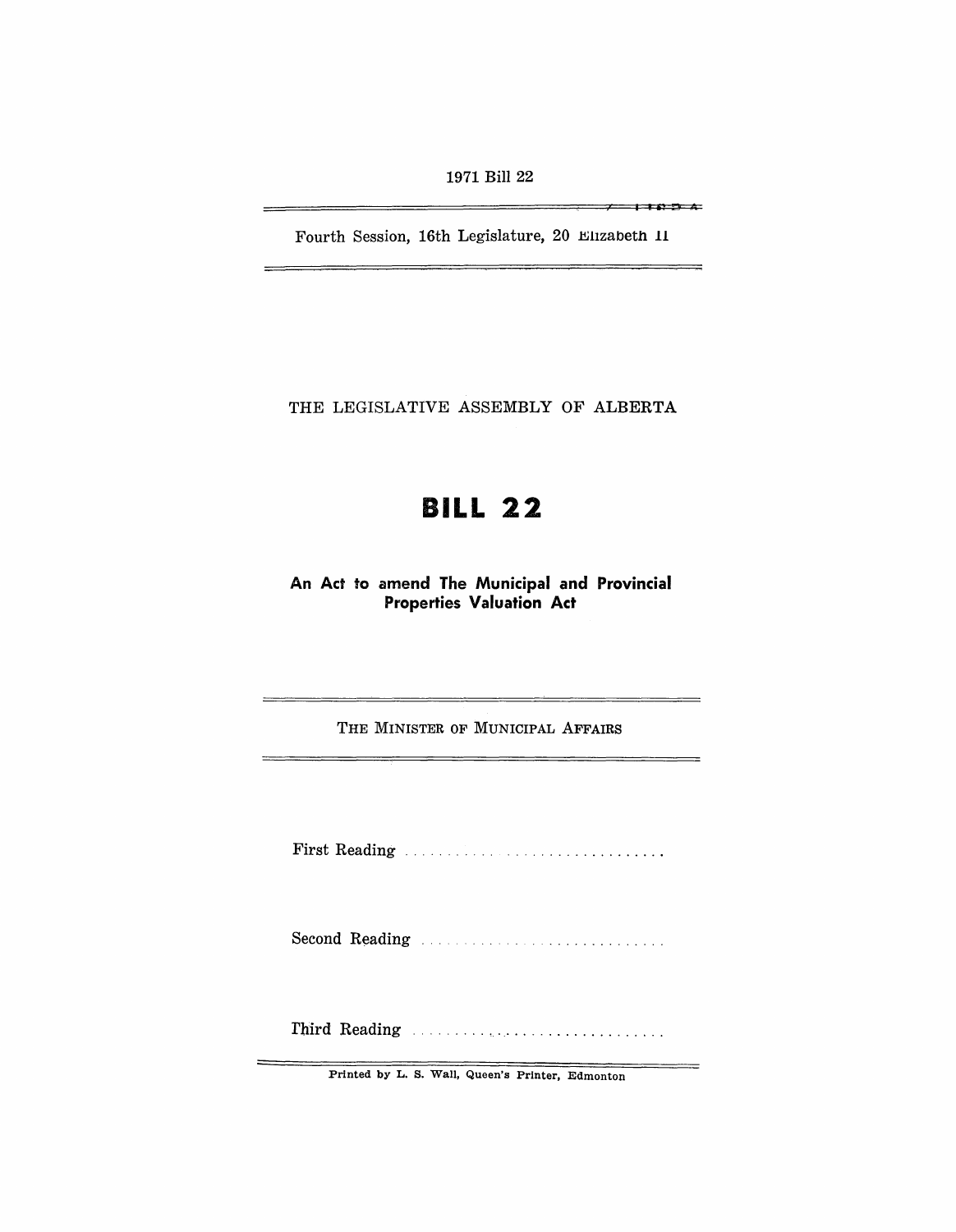## **BILL 22**

#### 1971

#### **AN ACT TO AMEND THE MUNICIPAL AND PROVINCIAL PROPERTIES VALUATION ACT**

#### *(Assented to* , 1971)

HER MAJESTY, by and with the advice and consent of the Legislative Assembly of Alberta, enacts as follows:

1. *The Municipal and Provincial Properties Valuation Act is hereby amended.* 

*2. Section* 3 *is amended by adding the word* ", or" *at the end of clause* ( *e) and by adding the following clause after clause (e):* 

- (f) any land or improvement
	- (i) used exclusively for the treatment or disposal of waste materials for the purpose of controlling or abating pollution of water, soil or air, or
	- (ii) used chiefly for the treatment or disposal of waste materials for the purpose of controlling or abating pollution of water, soil or air to the extent of its use for the control or abatement of such pollution,  $\sim$

if the treatment or disposal facilities comply with the standards prescribed by or under any Act for the purpose of controlling water, soil or air pollu- tion.

3. *Section* 4- *is amended by adding the word* ", and" *at the end of clause* (i) *and by adding the following clause after clause* (i):

- (j) any land or improvement
	- (i) used exclusively for the treatment or disposal of waste materials for the purpose of controlling or abating pollution of water, soil or air, or
	- (ii) used chiefly for the treatment or disposal of waste materials for the purpose of controlling or abating pollution of water, soil or air to the extent of its use for the control or abatement of such pollution,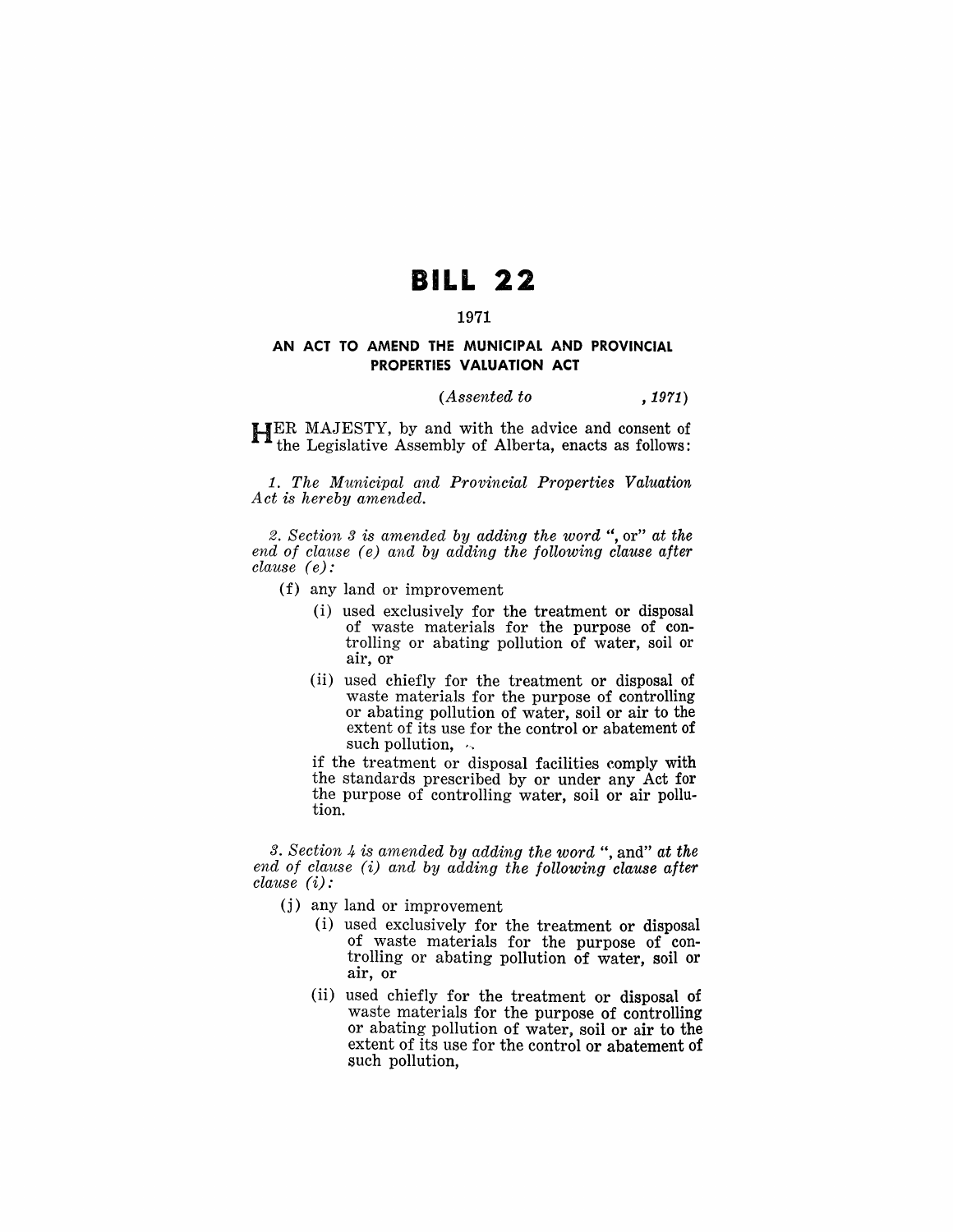#### **Explanatory Notes**

**I.** This Bill will amend chapter 248 of the Revised Statutes of Alberta 1970.

**2.** Section 3, clause (e) reads:

3. The assessor of every municipality shall prepare a valuation of all lands and improvements within the municipality that are owned by a municipality and that are not assessable and taxable under any other Act, including

(e) real property used for or in connection with schools, hospitals, treatment centres and clinics.

**3.** Section 4, clause (i) reads:

4. The assessor of every municipality shall prepare a valuation of all land and improvements within the municipality, owned by the Crown in right of Alberta, other than

(i) property of the Alberta Government Telephones Commission to be valued by the Chief Provincial Assessor pursuant to section 6.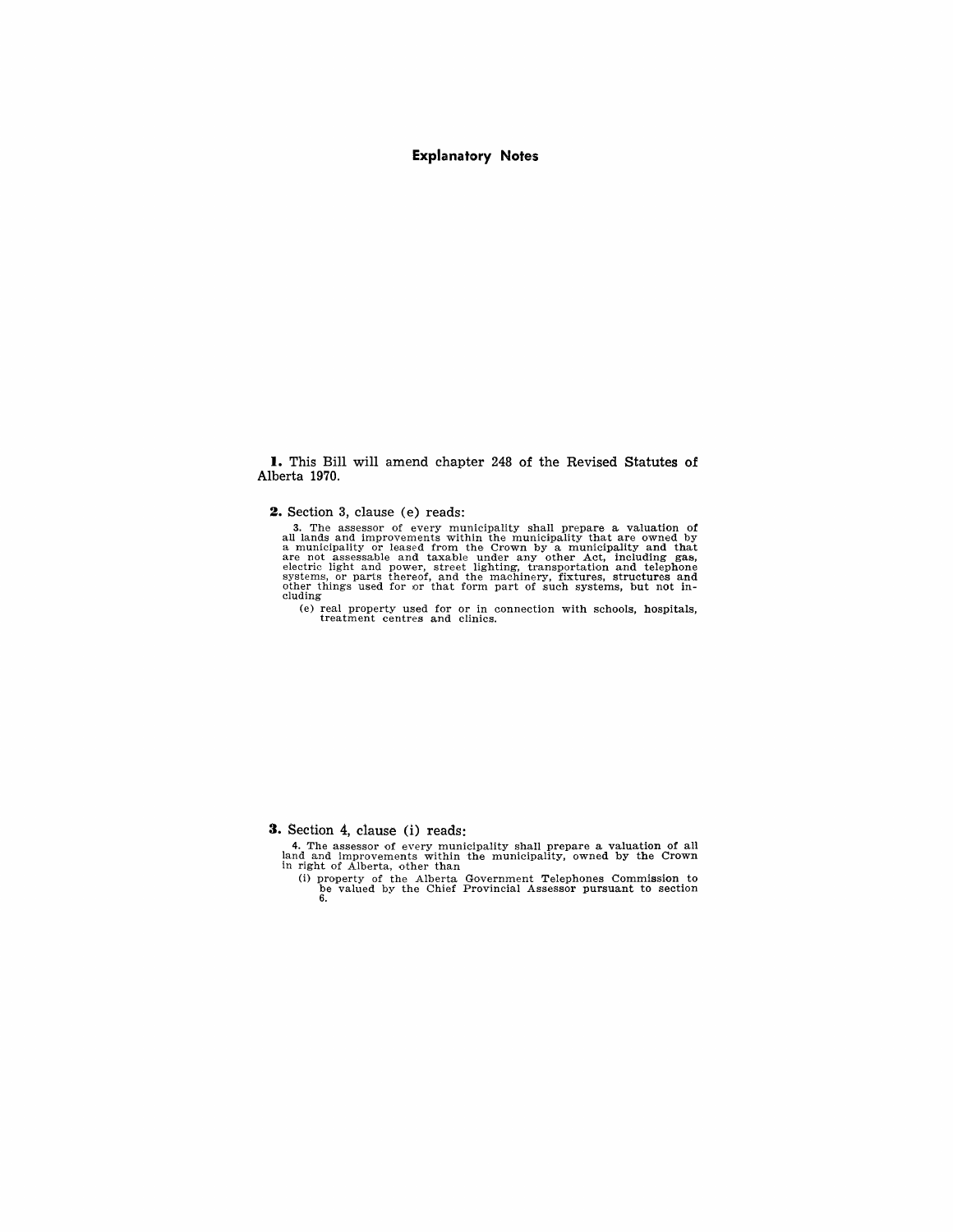if the treatment or disposal facilities comply with the standards prescribed by or under any Act for the purpose of controlling water, soil or air pollution.

*4. Section* 9, *subsection* (2) *is amended by adding after the words* "relating to" *the words* "a return of assessment made by an assessor, the entering on the roll by the municipal secretary or the assessor of particulars concerning the assessment of assessable property,".

*5. This Act comes into force on the day upon which it is assented to and upon so coming into force section* 4 *shall be deemed to have been in force at all times on and after November* 5, 1969 *and, accordingly, a corresponding amendment shall be deemed to have been made to the equivalent enactment in force on that date.*